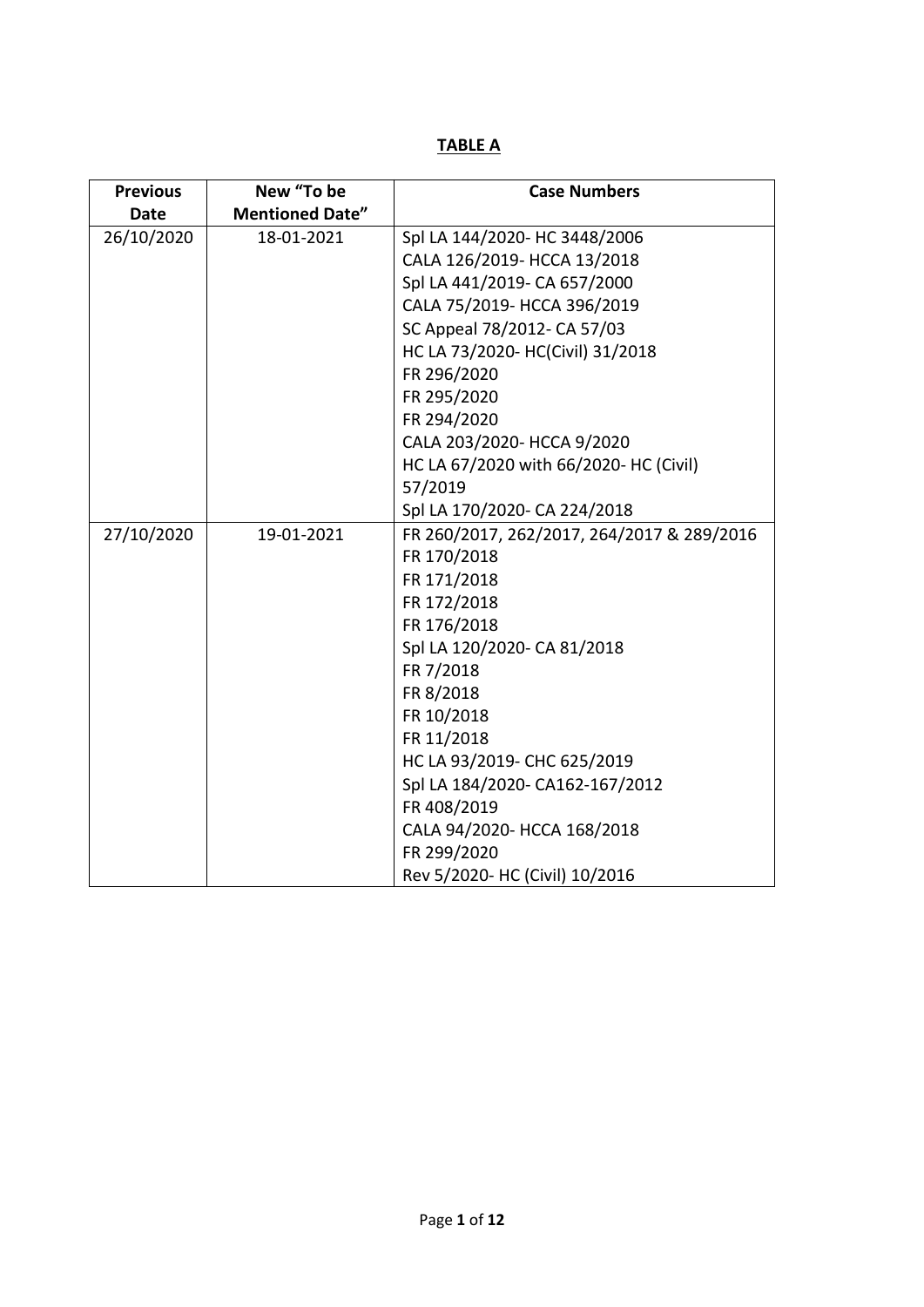| <b>Previous</b><br><b>Date</b> | <b>New "To be Mentioned</b><br>Date" | <b>Case Numbers</b>                            |
|--------------------------------|--------------------------------------|------------------------------------------------|
| 28/10/2020                     | 22-01-2021                           | CALA 232/2014- HCCA 33/01                      |
|                                |                                      | Spl LA 134/2014-HC 92/2008                     |
|                                |                                      | Spl LA 135/2014-HC 93/2008                     |
|                                |                                      | Spl LA 136/2014-HC 94/2008                     |
|                                |                                      | CALA 350/2019- HCCA 139/2018                   |
|                                |                                      | Spl LA 49/2020- CA 23/2015                     |
|                                |                                      | CHC 31/2015- HC (Civil) 64/2013                |
|                                |                                      | Spl LA 185/2020- CA 305/2013                   |
|                                |                                      | Spl LA 301/2008                                |
|                                |                                      | SC Appeal 24/2020- HCCA 23/2018                |
|                                |                                      | FR 270/2019, 272-283/2019, 286/2019 & 287/2019 |
|                                |                                      | Spl LA 182/2018- CA 329/2017                   |
|                                |                                      | CHC 28/2016- HC 66/2007                        |
|                                |                                      | FR 323/2020                                    |
|                                |                                      |                                                |
| 29/10/2020                     | 25/01/2021                           | FR 163/2015                                    |
|                                |                                      | CALA 265/2019- HCCA 19/2018                    |
|                                |                                      | Spl LA 300/2019- CA1245/96                     |
|                                |                                      | CALA 53/2020-HCCA 401/2017                     |
|                                |                                      | FR 507/2019                                    |
|                                |                                      | FR 508/2019                                    |
|                                |                                      | FR 328/2018                                    |
|                                |                                      | CHC 11/2015-HC317/2011                         |
|                                |                                      | CHC 12/2015-HC163/2011                         |
|                                |                                      | CHC 14/2015- HC 249/2007                       |
|                                |                                      | Spl LA 388/2019- CA 11/2015                    |
|                                |                                      | CALA 257/2020- HCCA 8/2019                     |
|                                |                                      | CALA 250/2020- HCCA 48/2016                    |
|                                |                                      | CHC 27/205- HC (Civil) 94/2001                 |
|                                |                                      | FR 965/2009                                    |
|                                |                                      | CALA 518/2019- HCCA 72/2019                    |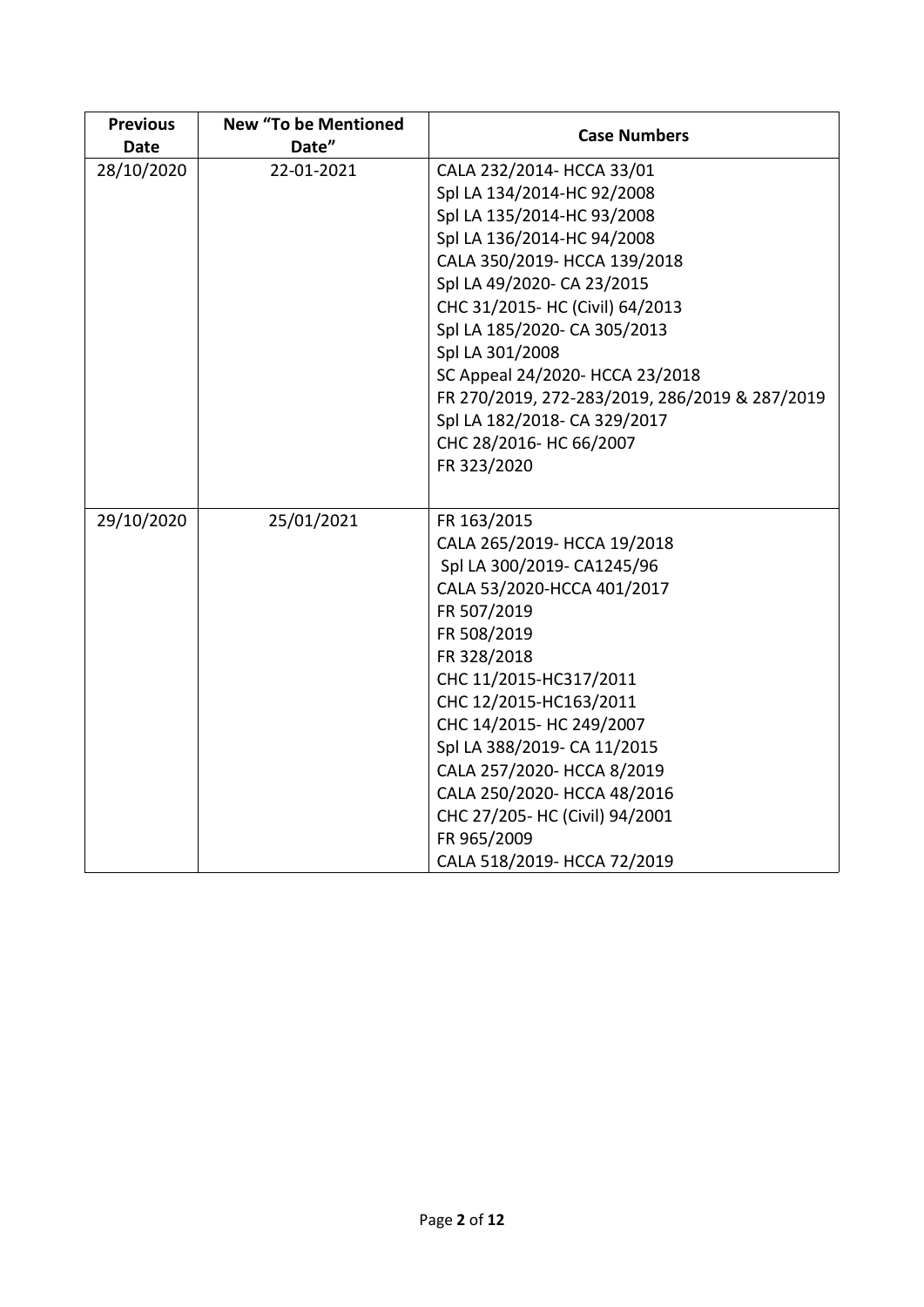| <b>Previous Date</b> | <b>New "To be Mentioned</b><br>Date" | <b>Case Numbers</b>                                                                                                                                                                                                                                                                                                                                                                                                                                                   |
|----------------------|--------------------------------------|-----------------------------------------------------------------------------------------------------------------------------------------------------------------------------------------------------------------------------------------------------------------------------------------------------------------------------------------------------------------------------------------------------------------------------------------------------------------------|
| 02/11/2020           | 26-01-2021                           | Spl LA 375/2019- HCCA 76/2018<br>CALA 491/2017- HCCA 144/2005<br>FR 141/2015<br>CALA 367/2015- HCCA 34/2015<br>HC LA 3/2020- ARB 170/2018<br>CALA 230/2020- HCCA 97/2018<br>CALA 29/2020- HCCA 41/2018<br>CALA 461/2019- HCCA 86/2017<br>FR 477/2019<br>CALA 414/2019- HCCA 92/2014<br>FR 323/2014 with 321/2014 & 325/2014<br>Rule 3/2017<br>CALA 282/2020- HCCA 34/2019<br>CALA 311/2020- HCCA 105/2020<br>CALA 248/2020- HCCA 13/2018<br>FR 179/2019 with 191/2009 |
| 03/11/2020           | 27-01-2021                           | Spl LA 417/2018- HCCA 59/2015 with<br>Appeal 139/2019<br>FR 158/2018, 155/2018, 157/2018,<br>FR 159/2018-162/2018, 258/2018 & 259/2018<br>Spl LA 9/2020 CA 326/97<br>CALA 483/2013- HCCA 79/2013<br>FR 185/2013<br>FR 177/2020<br>Spl LA 267/2018 with 139/2019- CA 13/2016<br>FR 43/2018<br>FR 137/2020<br>CALA 293/2020- HCCA 9/2019<br>HC LA 88/2020- HCCA 123/2018                                                                                                |
| 04/11/2020           | 29-01-2021                           | SPL LA 435/2019- CA 159/2011<br>CALA 59/22016- HCCA 202/2014<br>CALA 219/2016 - HCCA 166/2014<br>FR 150/2020<br>FR 194/2020<br>CALA 6/2017- HCCA 48/2013<br>SC Acc 1/2020<br>FR 176/2017                                                                                                                                                                                                                                                                              |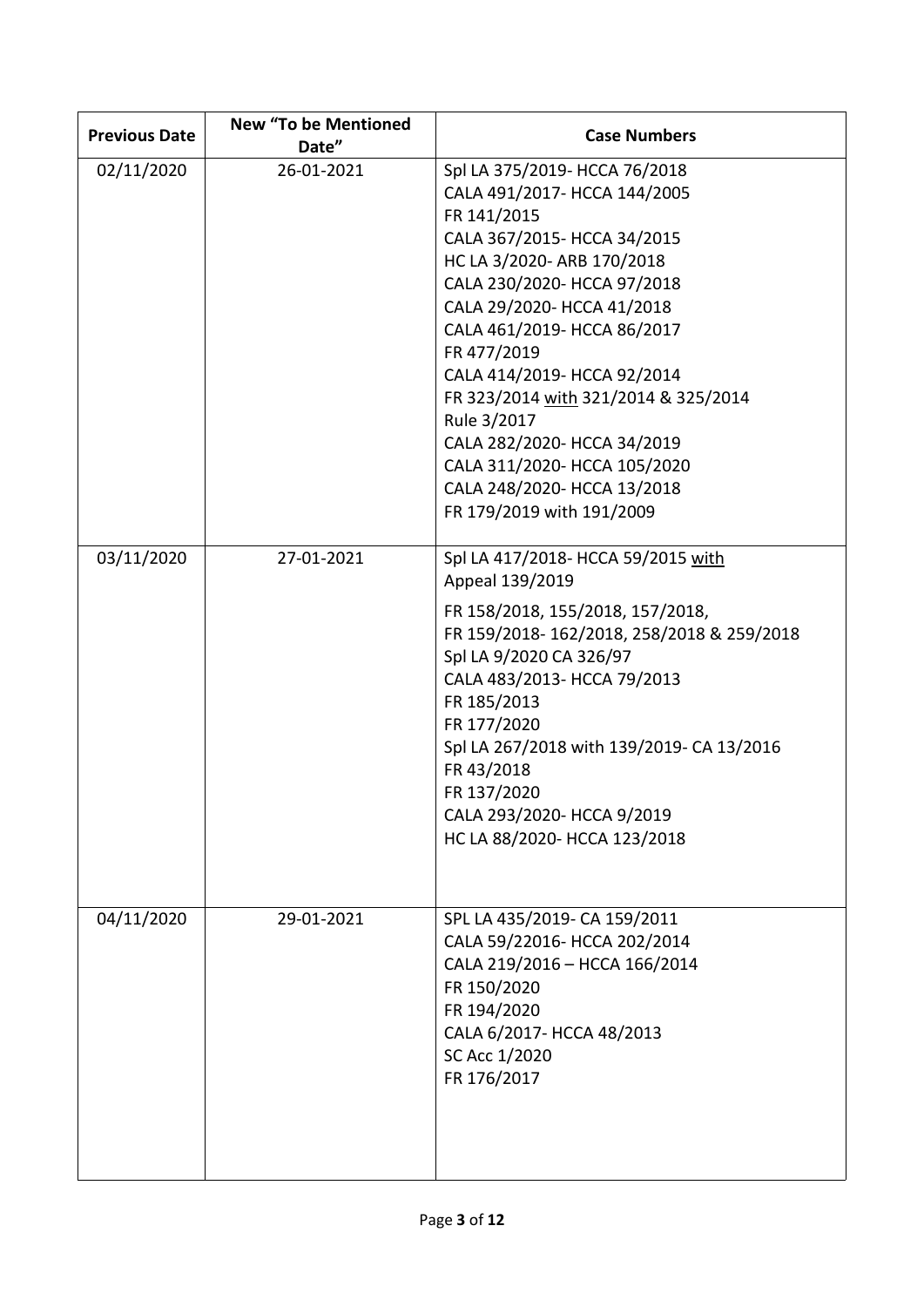| <b>Previous Date</b> | <b>New "To be Mentioned</b><br>Date" | <b>Case Numbers</b>                                                                                                                                                                                                                                                                                                                                   |
|----------------------|--------------------------------------|-------------------------------------------------------------------------------------------------------------------------------------------------------------------------------------------------------------------------------------------------------------------------------------------------------------------------------------------------------|
| 05/11/2020           | 01-02-2021                           | FR 223/2020<br>CALA 10/2020- HCCA 37/2016<br>Spl LA 205/2020- CA 423/2017                                                                                                                                                                                                                                                                             |
| 06/11/2020           | 02-02-2021                           | CALA 17/2019- HCCA 332/2014<br>CALA 421/2018- HCCA 282/2013<br>Spl LA 4/2018- CA 16/2017<br>CALA 125/2020- HCCA 15/2019<br>CALA 147/2020 - HCCA 20/2019<br>CALA 453/2019 - HCCA 180/2015<br>CALA 74/2019- HCCA 18/2016<br>FR 262/2019<br>FR 170/2020<br>HCLA 75/2020- HC ALT 1158/2019<br>SC Appeal 45/2020- CA 65/98<br>CALA 242/2020- HCCA 73/2017  |
| 09/11/2020           | 03-02-2021                           | SC Appeal 238/2017- HCCA 356/2003<br>Spl LA 169/2020- CA 142/2019<br>FR 23/2018<br>FR 338/2019<br>SC Appeal 215/2017-CA332/92<br>CALA 298/2020- HCCA13/2020<br>FR 302/2020<br>FR 303/2020<br>FR 279/2018<br>FR 106/2019<br>Spl LA 201/2020- CA221/2020<br>Spl LA 200/2020- CA 222/2020<br>Spl LA 199/2020- CA218/2020<br>Spl LA 198/2020- CA 217/2020 |
| 10/11/2020           | 05-02-2021                           | FR 285/2018<br>FR 80/2019 with 81/2019 & 82/2019<br>FR 286/2017<br>Spl LA196/2020- HCCA 99/2018<br>FR 592/2011<br>HC LA 23/2020- CHC 40/2020                                                                                                                                                                                                          |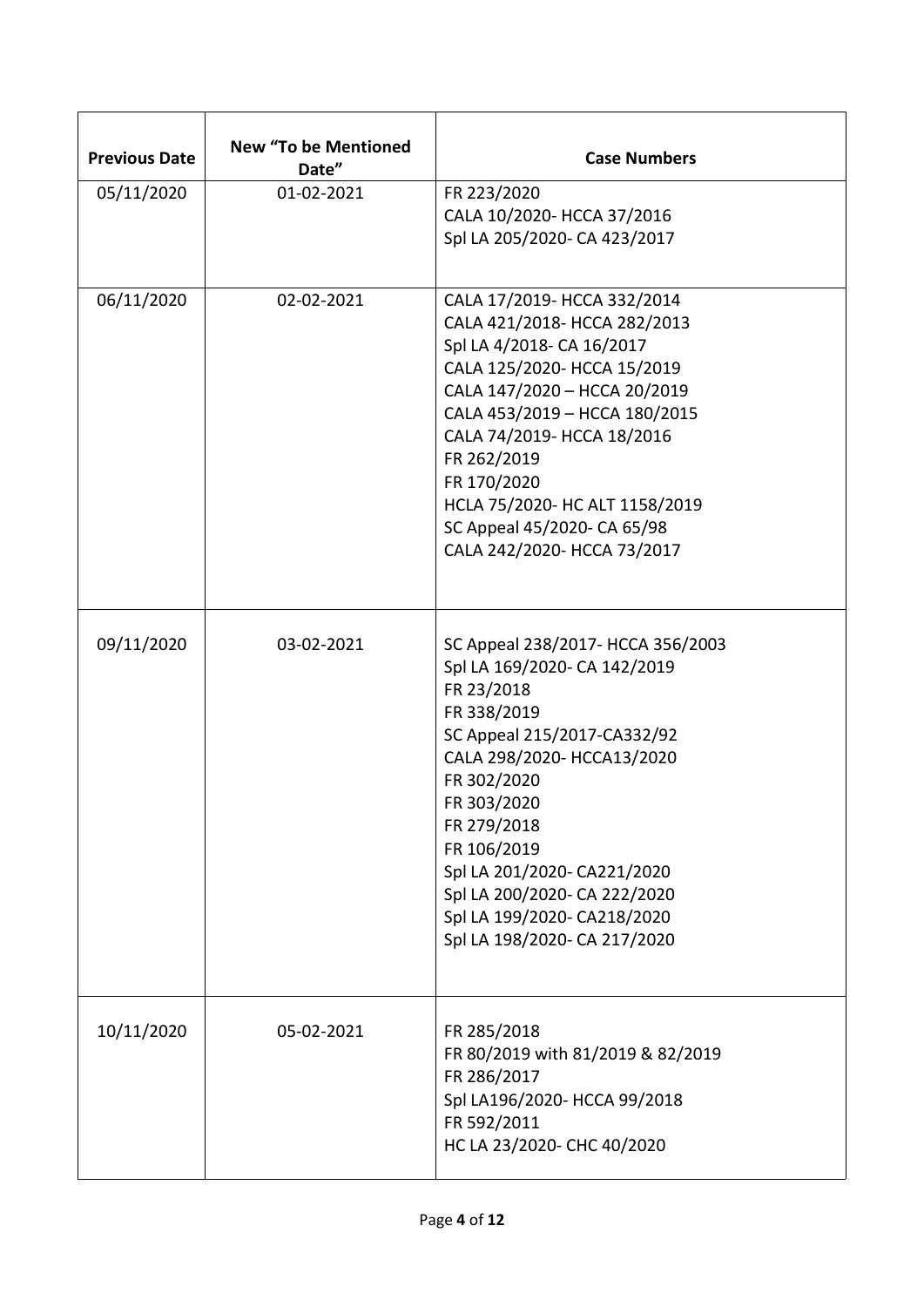| <b>Previous Date</b> | <b>New "To be Mentioned</b><br>Date" | <b>Case Numbers</b>                                                                                                                                                                                                                                                                                                                                                                |
|----------------------|--------------------------------------|------------------------------------------------------------------------------------------------------------------------------------------------------------------------------------------------------------------------------------------------------------------------------------------------------------------------------------------------------------------------------------|
| 11/11/2020           | 08-02-2021                           | Rev. 01/2017 with Appeal 208/2016, 209/2016 &<br>Appeal 210/2016                                                                                                                                                                                                                                                                                                                   |
|                      |                                      | FR 418/2013 with 351/2015<br>CALA 81/2020- HC 161/2018<br>FR 273/2015<br>SC Appeal 87/2020- HACCA 62/2015<br>FR 445/2019                                                                                                                                                                                                                                                           |
|                      |                                      |                                                                                                                                                                                                                                                                                                                                                                                    |
| 12/11/2020           | 09-02-2021                           | Spl LA 237/2014- CA 730/2010<br>CALA 458/2019- HCCA 121/2018<br>FR 251/2018 with 250/2018<br>HC LA 64/2020- CHC 175/2018<br>FR 47/2015<br>FR 312/2020                                                                                                                                                                                                                              |
| 13/11/2020           | 10-02-2021                           | Spl LA 119/2019- CA 01/2014<br>CALA 107-2019- HCCA 50/2015<br>Spl LA 14/2019- CA 165/2007<br>FR 286/2020 with 235/2018<br>FR 321/2020                                                                                                                                                                                                                                              |
| 16/11/2020           | 11-02-2021                           | FR 318/18<br>CALA 91/2018- HCCA 224/2009<br>Spl LA 155/2020- CA 294/2014<br>Spl LA 156/2020- CA 276/2014<br>FR 218/2020<br>CHC 15/2018- HC (Civil) 49/2016<br>CALA 86/2020- HCCA 127/2018<br>FR 225/2019<br>Spl LA 427/2015- CA 151/2013<br>HC LA 84/2020- HC ALT 5/2019<br>Spl LA 282/2017- HC 31/2017<br>FR 306/2020<br>CALA 244/2020- HCCA 76/2019<br>CALA 285/2020- HCCA2/2019 |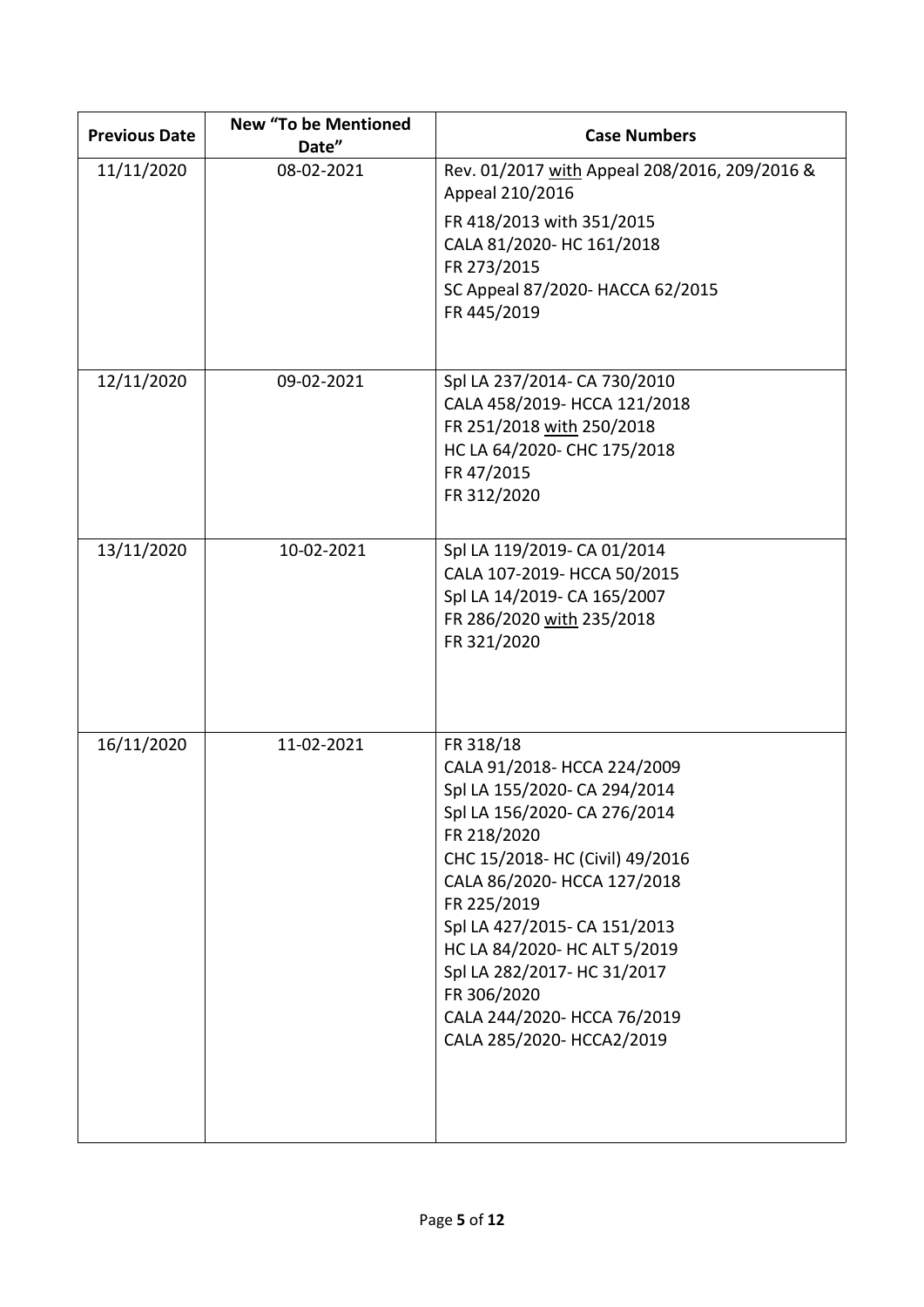| <b>Previous Date</b> | <b>New "To be Mentioned</b><br>Date" | <b>Case Numbers</b>                                                                                                                                                                                                                                      |
|----------------------|--------------------------------------|----------------------------------------------------------------------------------------------------------------------------------------------------------------------------------------------------------------------------------------------------------|
| 17/11/2020           | 12-02-2021                           | SC Appeal 68/2017- HCCA 01/2015<br>CALA 122/2020- HCCA 08/2019<br>SC Contempt 03/2020<br>CALA 149/2020- HCCA 55/2018<br>HC LA 26/2020- CHC 709/2019<br>SC Contempt 06/2020<br>FR 35/2020<br>SC Appeal 65/2020- HC 20/2018<br>CALA 318/2020- HCCA 41/2020 |
| 18/11/2020           | 15-02-2021                           | CALA 376/2017- HCCA 63/2016<br>FR 179/2017<br>HC LA 77/2019 - HC ALT 225/2013<br>Spl LA 325/2018 - CA 140/2012<br>CALA 209/2020- HCCA 57/2017<br>HC LA 97/2020- HC ALT 67/2008                                                                           |
| 19/11/2020           | 16-02-2021                           | FR 395/2015<br>FR 243/2014<br>Appeal 37/2016 - HCCA 107/2004<br>Spl LA 77/2017- CA 512/83                                                                                                                                                                |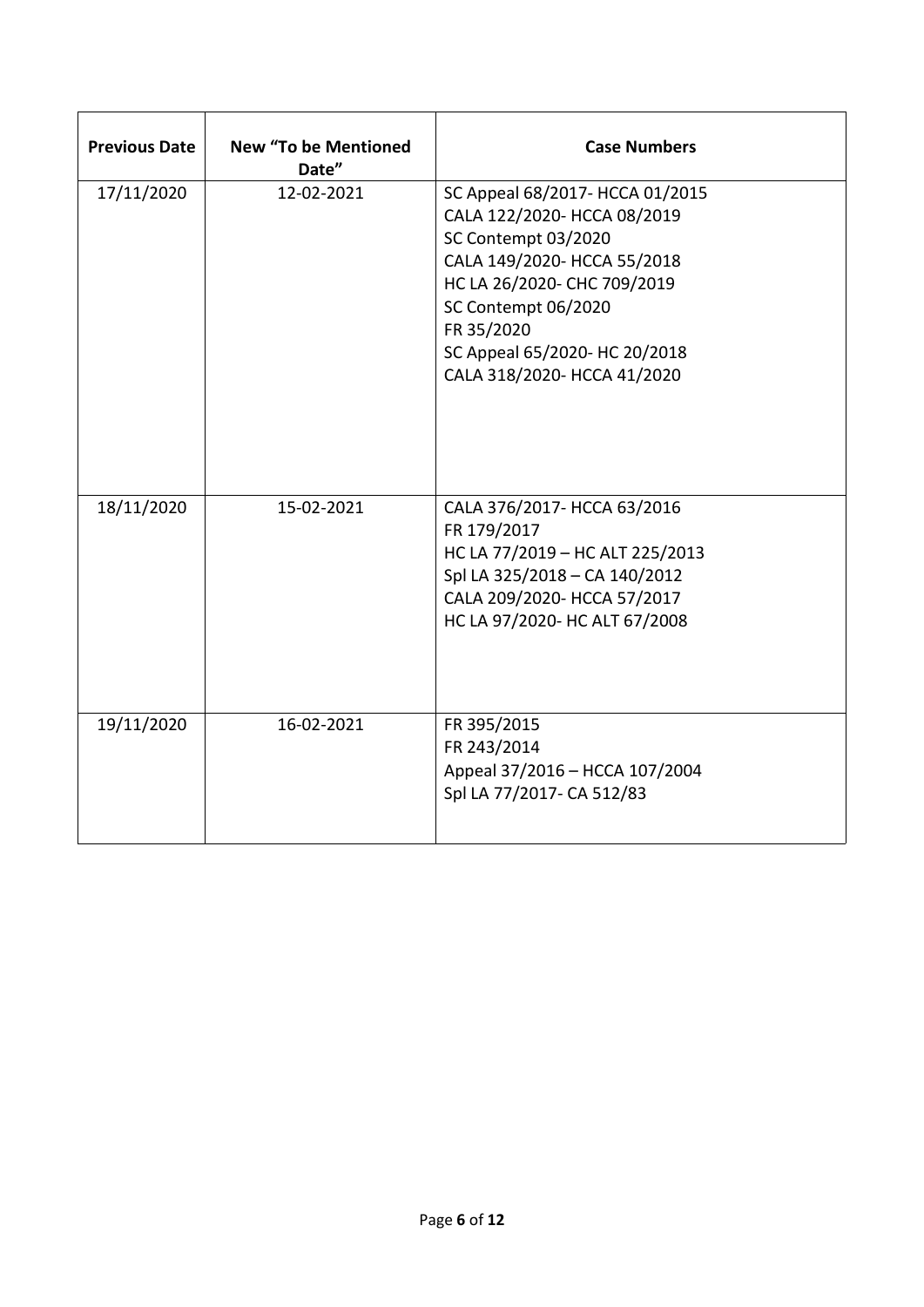| <b>Previous Date</b> | <b>New "To be Mentioned</b><br>Date" | <b>Case Numbers</b>                                                                                                                                                                                                                                                                                                                              |
|----------------------|--------------------------------------|--------------------------------------------------------------------------------------------------------------------------------------------------------------------------------------------------------------------------------------------------------------------------------------------------------------------------------------------------|
| 20/11/2020           | 17-02-2021                           | CALA 243/2019- HCCA 223/2018<br>FR 152/2017<br>Appeal 160/2015- HCCA 121/2010<br>CALA 65/2019- HCCA 212/2010<br>SC Contempt 01/2014                                                                                                                                                                                                              |
| 23/11/2020           | 18-02-2021                           | Spl LA 183/2016- CA 105/2011<br>CALA 222/2020- HCCA 5/2019<br>Spl LA 341/2019- CA 204/2019<br>CALA 523/2019- HCCA 74/2019<br>CALA 228/2020- HCCA 125/2017<br>FR 263/2020<br>FR 264/2020<br>FR 265/2020<br>FR 148/2020<br>CALA 233/2020- HCCA 66/2018<br>Spl LA 178/2020- RA 3/2019<br>FR 257/2020<br>Spl LA 100/2016- CA 464/2008<br>FR 261/2019 |
| 24/11/2020           | 19-02-2021                           | FR 343/2016 with 364/2014<br>CHC 30/2014- HC (Civil) 92/2004<br>CALA 161/2020- HCCA 51/2018<br>Spl LA 231/2019- CA 89/2017<br>Spl LA 45/2020- CA 986/96<br>FR 465/2016<br>FR 07/2020<br>FR 26/2015                                                                                                                                               |
| 25/11/2020           | 22-02-2021                           | CHC 15/2015- HC 105/2013<br>CHC 86/2014- HC (Civil) 167/2013<br>CALA 69/2019- HCCA 09/2013<br>CALA 265/2020- HCCA 152/2011<br>FR 365/2019<br>CALA 378/2019- HCCA 608/2016<br>HC LA 55/2019- CHC 230/2015                                                                                                                                         |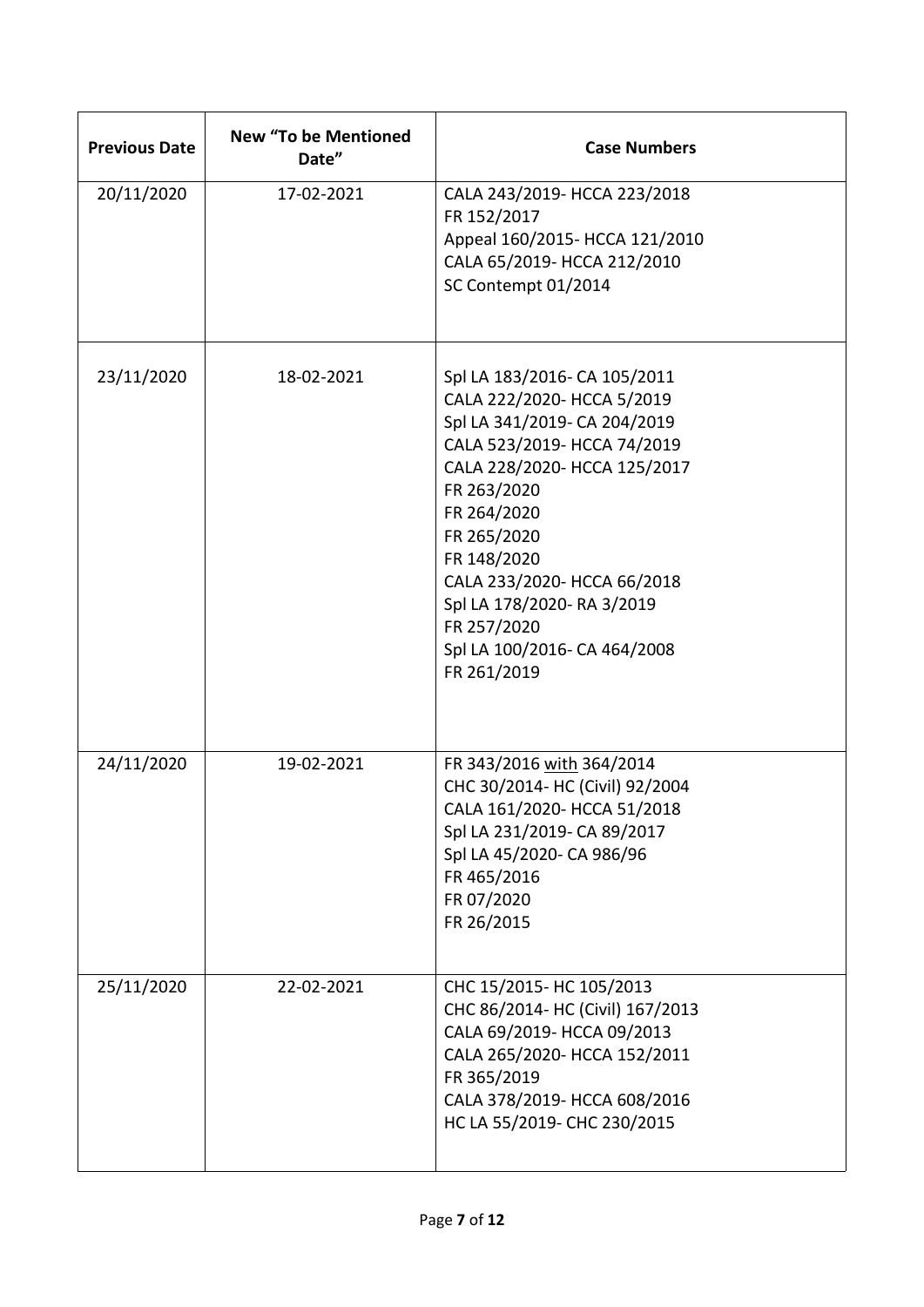| <b>Previous Date</b> | <b>New "To be Mentioned</b> | <b>Case Numbers</b>                                         |
|----------------------|-----------------------------|-------------------------------------------------------------|
|                      | Date"                       |                                                             |
| 26/11/2020           | 23-02-2021                  | 26/11/2020                                                  |
| 27/11/2020           |                             | FR 116/2018-142/2018                                        |
|                      |                             | CALA 126/2020- HCCA 15/2019<br>CALA 158/2019- HCCA 181/2015 |
|                      |                             | Appeal 40/2016- HCCA 07/2011                                |
|                      |                             | Spl LA 178/2019- CA 1187/98                                 |
|                      |                             | SC Contempt 01/2017                                         |
|                      |                             | FR 179/2020                                                 |
|                      |                             |                                                             |
|                      |                             | FR 180/2020<br>FR 181/2020-183/2020                         |
|                      |                             |                                                             |
|                      |                             | CALA 284/2020- HCCA 23/2020                                 |
|                      |                             | 27/11/2020                                                  |
|                      |                             | Appeal 203/2012- CA 22/95                                   |
|                      |                             | CALA 467/2019- HC 77/2016                                   |
|                      |                             | Spl LA 22/2020- CA 34/2016                                  |
|                      |                             | CALA 07/2018- HCCA 15/2016                                  |
|                      |                             | CALA 276/2020- HCCA 140/2015                                |
|                      |                             | Appeal 230/2016- HC 310/2013                                |
| 30/11/2020           | 24-02-2021                  | CALA 229/2018- HC LA 107/2014                               |
|                      |                             | FR 173/2018                                                 |
|                      |                             | SC TAB 3A-3C/2017                                           |
|                      |                             | CALA 182/2019- HCCA 197/2014                                |
|                      |                             | CHC 07/2015- HC (Civil) 524/2009                            |
|                      |                             | CALA 243/2017- HCCA 1654/2016                               |
|                      |                             | HC LA 71/2020- HC 189/2020                                  |
|                      |                             | FR 209/2018                                                 |
|                      |                             | CALA 277/2020- HCCA 77/2019                                 |
|                      |                             | CHC Appeal 44/2012- HC (Civil) 152/2009                     |
|                      |                             | Spl LA 134/2020- CA 84/2020                                 |
|                      |                             | CALA 297/2020- HCCA 19/2018                                 |
|                      |                             | FR 255/2020                                                 |
|                      |                             | Appeal 178/2014- HCCA 226/2011                              |
|                      |                             | CALA 295/2020 - HCCA 123/2018                               |
|                      |                             | CALA 304/2020- HCCA 174/2018                                |
|                      |                             | Spl LA 204/2020- RA 334/2017                                |
|                      |                             | CALA 315/2020- HCCA 33/2017                                 |
|                      |                             | CALA 292/2020- HCCA 95/2019                                 |
|                      |                             | CALA 302/2020- HCCA 31/2019                                 |
|                      |                             | CALA 320/2020- HCCA 132/2016                                |
|                      |                             | CALA 303/2020- HCCA07/2018                                  |
|                      |                             | CALA 301/2020- HCCA 42/2019                                 |
|                      |                             | CALA 309/2020- HCCA 01/2019                                 |
|                      |                             | CALA 317/2020- HCCA 31/2019                                 |
| <b>Previous Date</b> | <b>New "To be Mentioned</b> | <b>Case Numbers</b>                                         |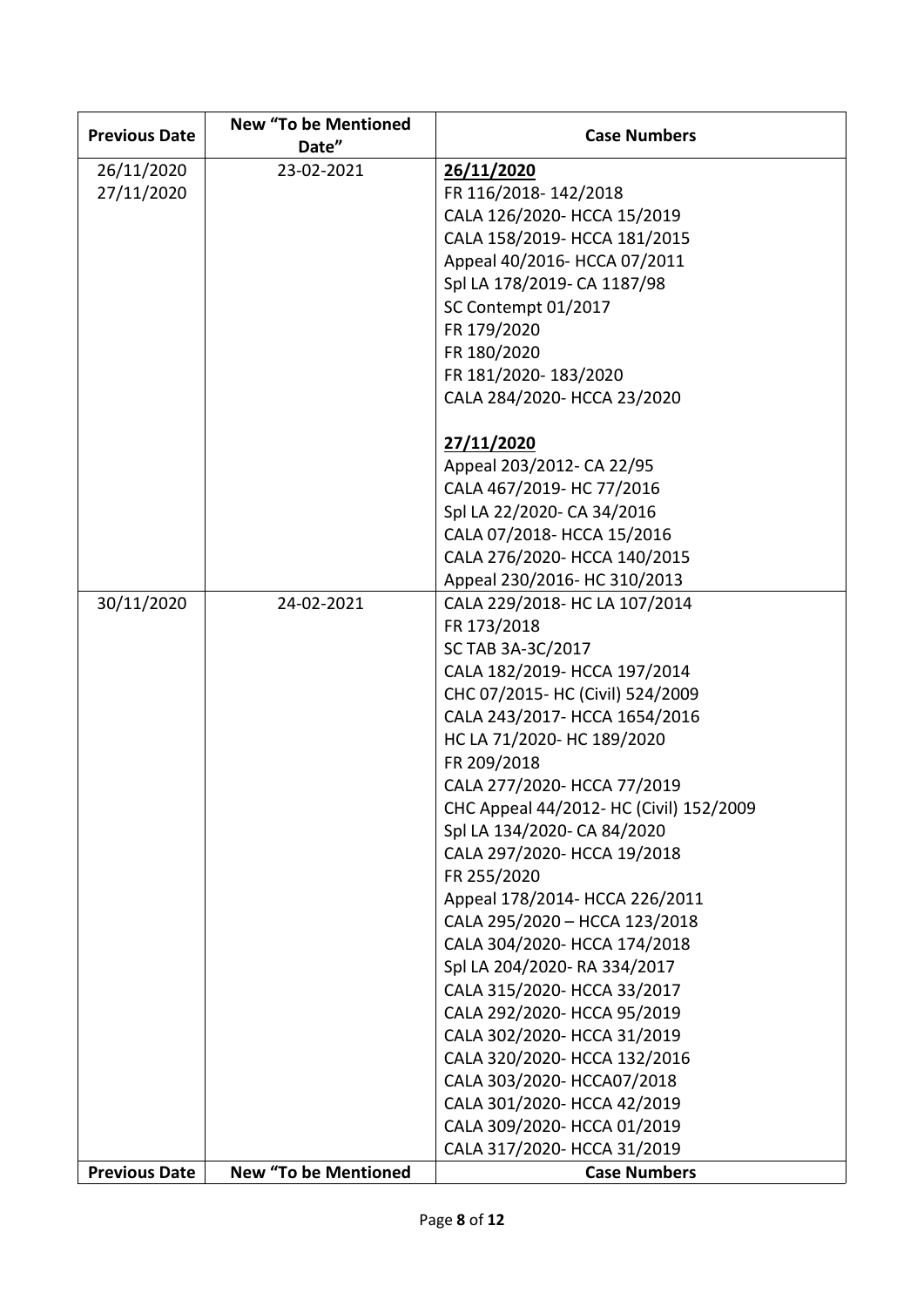|            | Date"      |                                              |
|------------|------------|----------------------------------------------|
| 01/12/2020 | 25-02-2021 | FR 609/2012 with 646/2003                    |
|            |            | FR 325/2019                                  |
|            |            | CHC 30/2015- HC (Civil) 16/2013              |
|            |            | Spl LA297/2019- CA 469/2015                  |
|            |            | Spl LA 129/2018- CA 18/2017                  |
|            |            | Appeal 112/2014- HCCA 06/2007                |
|            |            | FR 178/2020                                  |
|            |            | CALA 205/2020- HCCA 217/2014                 |
|            |            | CALA 312/2020- HCCA106/2016                  |
|            |            | FR 452/2016                                  |
|            |            | FR 68/2020                                   |
|            |            | SC P 43/2014                                 |
|            |            |                                              |
| 02/12/2020 | 01-03-2021 | Appeal 155/2018- HCCA 68/2009                |
|            |            | HC LA 88/2019- HC (Civil) 07/2017            |
|            |            | FR 63/2019 & 249/2019                        |
|            |            | HC LA 87/2020- HC ALT 52/2020                |
|            |            | Spl LA 194/2020- CA 119/2016                 |
|            |            | CALA 383/2018- HCCA 34/2009                  |
|            |            | HC LA 86/2019- HCCA 175/2014                 |
|            |            | FR 181/2014                                  |
|            |            | CALA 286/2020- HCCA15/2019                   |
|            |            | FR 87/2019                                   |
|            |            | CALA 270/2020- HCCA 21/2014                  |
|            |            | HC LA 40/2020 with HC LA 88/2020-CHC 24/2019 |
|            |            | App 68/2013- HCCA 296/2004                   |
|            |            |                                              |
| 03/12/2020 | 02-03-2021 | FR 346/2009                                  |
|            |            | CALA 247/2009- HCCA 235/2014                 |
|            |            | FR 113/2016                                  |
|            |            | FR 290/2008                                  |
|            |            | FR 252/2019                                  |
|            |            | FR 82/2020 with 124/2020                     |
|            |            | FR 165/2020                                  |
|            |            | FR 138/2020                                  |
|            |            | Spl LA 379/2018- CA 82/2012                  |
|            |            | CALA 325/2020- HCCA 268/2014                 |
|            |            | FR 284/2012 with 266/2012                    |
|            |            | FR 193/2016 with 207/2016                    |
|            |            | CALA 449/2019- HCCA 157/2011                 |
|            |            |                                              |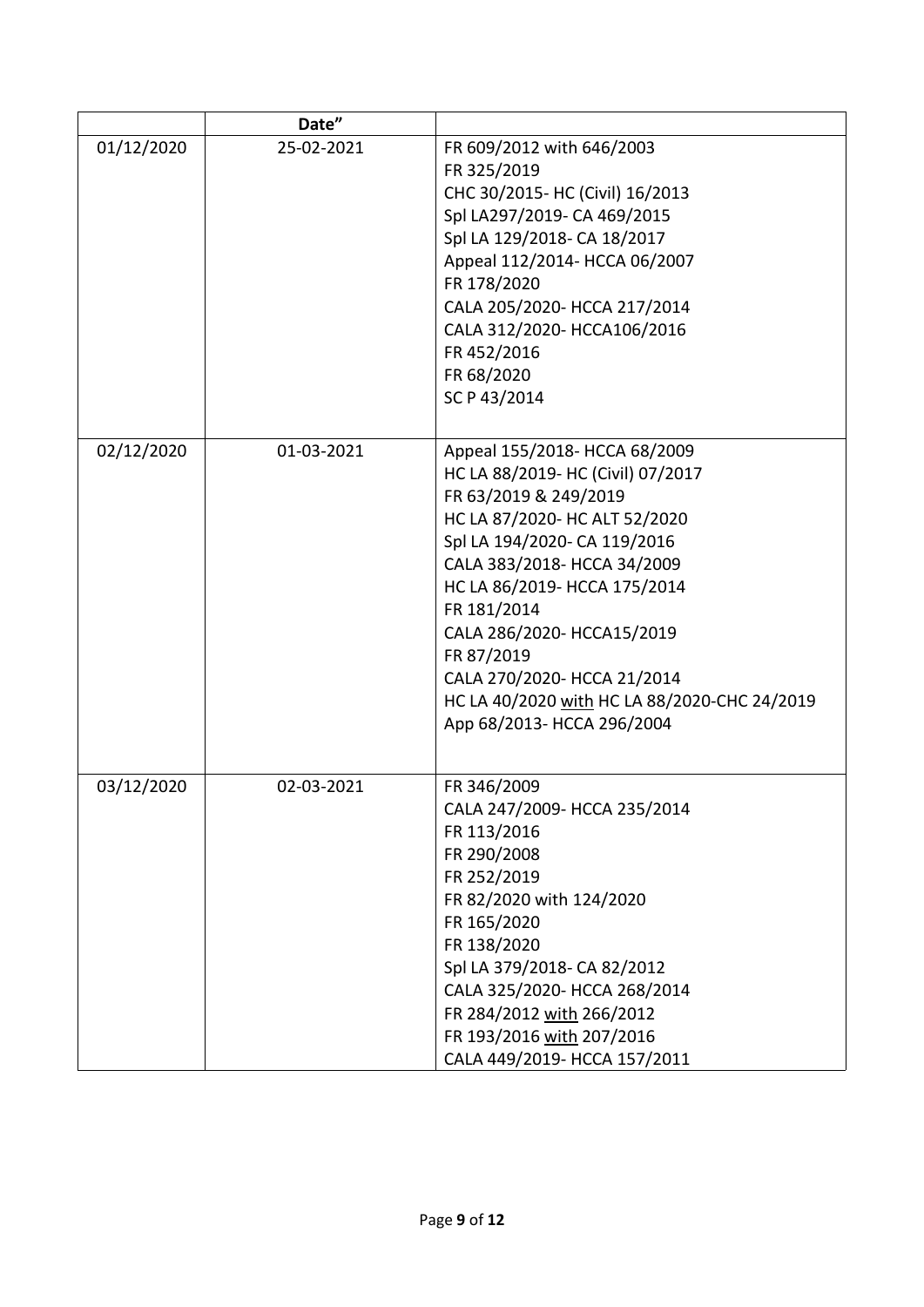| <b>Previous Date</b> | <b>New "To be Mentioned</b><br>Date" | <b>Case Numbers</b>                                                                                                                                                                                                                                                                                                                                                                                                                                                                   |
|----------------------|--------------------------------------|---------------------------------------------------------------------------------------------------------------------------------------------------------------------------------------------------------------------------------------------------------------------------------------------------------------------------------------------------------------------------------------------------------------------------------------------------------------------------------------|
| 04/12/2020           | 03-03-2021                           | CALA 308/2019- HCCA 200/2017<br>CALA 354/2019- HCCA 458/2018<br>CALA 383/2019- HCCA 84/2017<br>CALA 44/2020- HCCA 128/2018<br>CHC Appeal 20/2015- HC (Civil) 89/2014<br>Appeal 87/2014- HC 843/2011<br>Spl LA 193/2020- CA 272/2014<br>FR 354/2016<br>Spl LA 217/2020- CA 47/2019                                                                                                                                                                                                     |
| 07/12/2020           | 04-03-2021                           | CALA 483/2019- HCCA 106/2009<br>CALA 490/2019- HCCA 106/2009<br>CALA 148/2019- HCCA 02/2015<br>CHC Appeal 49/2014- HC (Civil)439/2008<br>FR 314/2016<br>Appeal 100/20- HCCA 42/2018<br>Appeal 101/2020- HCCA 43/2018<br>CALA 25/2020- HCCA 28/2017<br>FR 317/2009<br>Appeal 171/2014- HCCA 01/2005<br>Spl LA 82/2020- CA 24/2017<br>FR 61/2020 with 60/2020, 63/2020 & 64/2020<br>CALA225/2018 with 226/2018- HCCA 30/2016,<br>31/2016<br>CALA 108/2020- HCCA 413/2017<br>FR 310/2019 |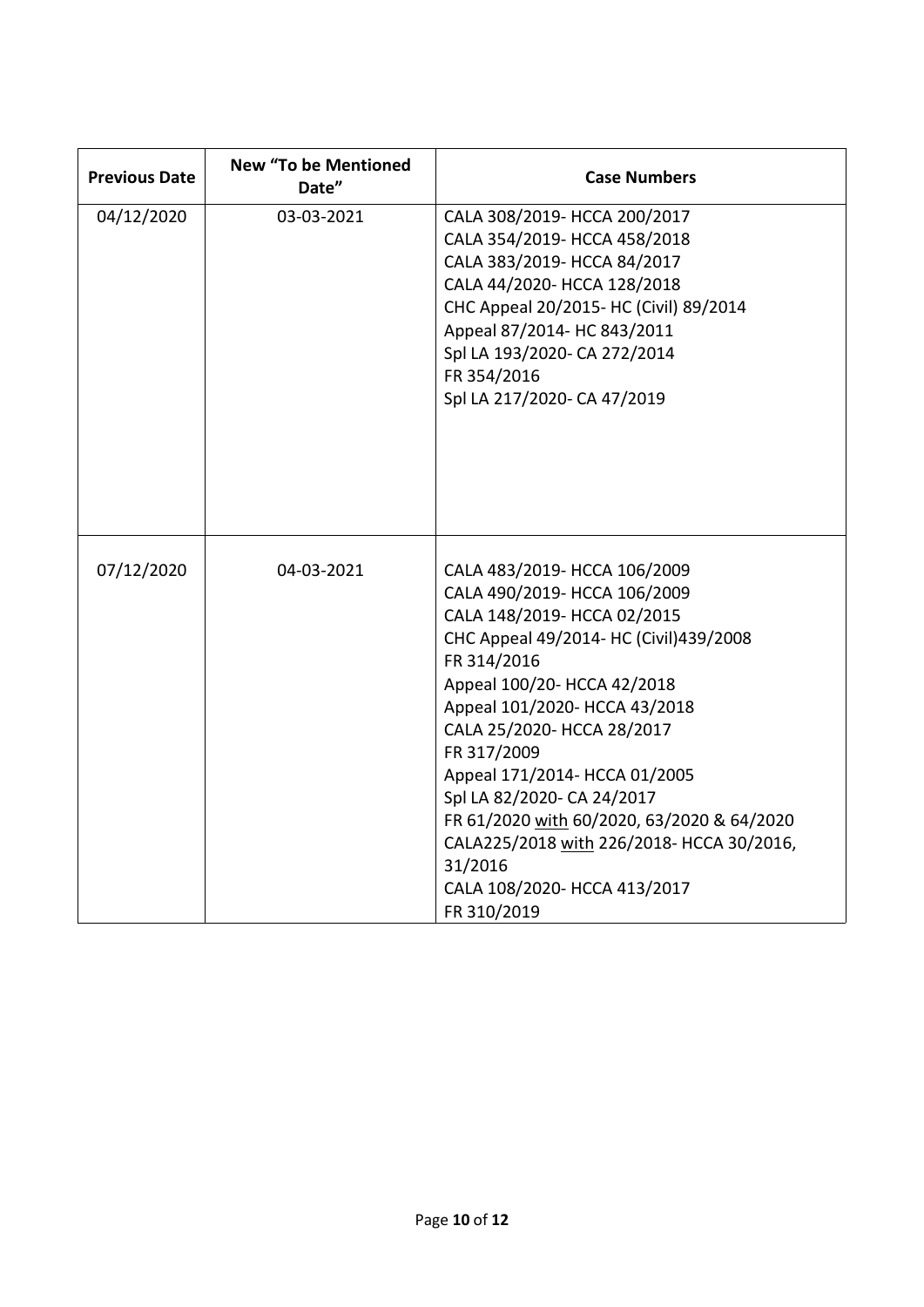| <b>Previous Date</b> | <b>New "To be Mentioned</b><br>Date" | <b>Case Numbers</b>                     |
|----------------------|--------------------------------------|-----------------------------------------|
| 08/12/2020           |                                      | 08/12/2020                              |
| 09/12/2020           | 05-03-2021                           | HC LA 44/2020- HC 10/2018               |
| 10/12/2020           |                                      | FR 69/2020                              |
|                      |                                      | CHC Appeal 24/2015- HC (Civil) 314/2011 |
|                      |                                      | FR 75/2019                              |
|                      |                                      | CALA 217/2020- HCCA 4/2016              |
|                      |                                      | FR 301/2020                             |
|                      |                                      | CALA 144/2020- HCCA 89/2018             |
|                      |                                      | FR 285/2019                             |
|                      |                                      | CALA 291/2020- HCCA 15/2015             |
|                      |                                      |                                         |
|                      |                                      | 09/12/2020                              |
|                      |                                      | FR 44/2017                              |
|                      |                                      | Spl LA 452/2019- CA 769/2013            |
|                      |                                      | FR 140/2016                             |
|                      |                                      | Spl LA 118/2018- CA 127/2018            |
|                      |                                      | CALA 323/2020- HCCA 15/2018             |
|                      |                                      | Spl LA 358/2019- HC 2543/2018           |
|                      |                                      |                                         |
|                      |                                      | 10/12/2020                              |
|                      |                                      | Rule 01/2019                            |
|                      |                                      | CALA 448/2019- HCCA 1222/2018           |
|                      |                                      | FR 395/2018                             |
|                      |                                      | CHC Appeal 61/2013- HC (Civil) 01/2009  |